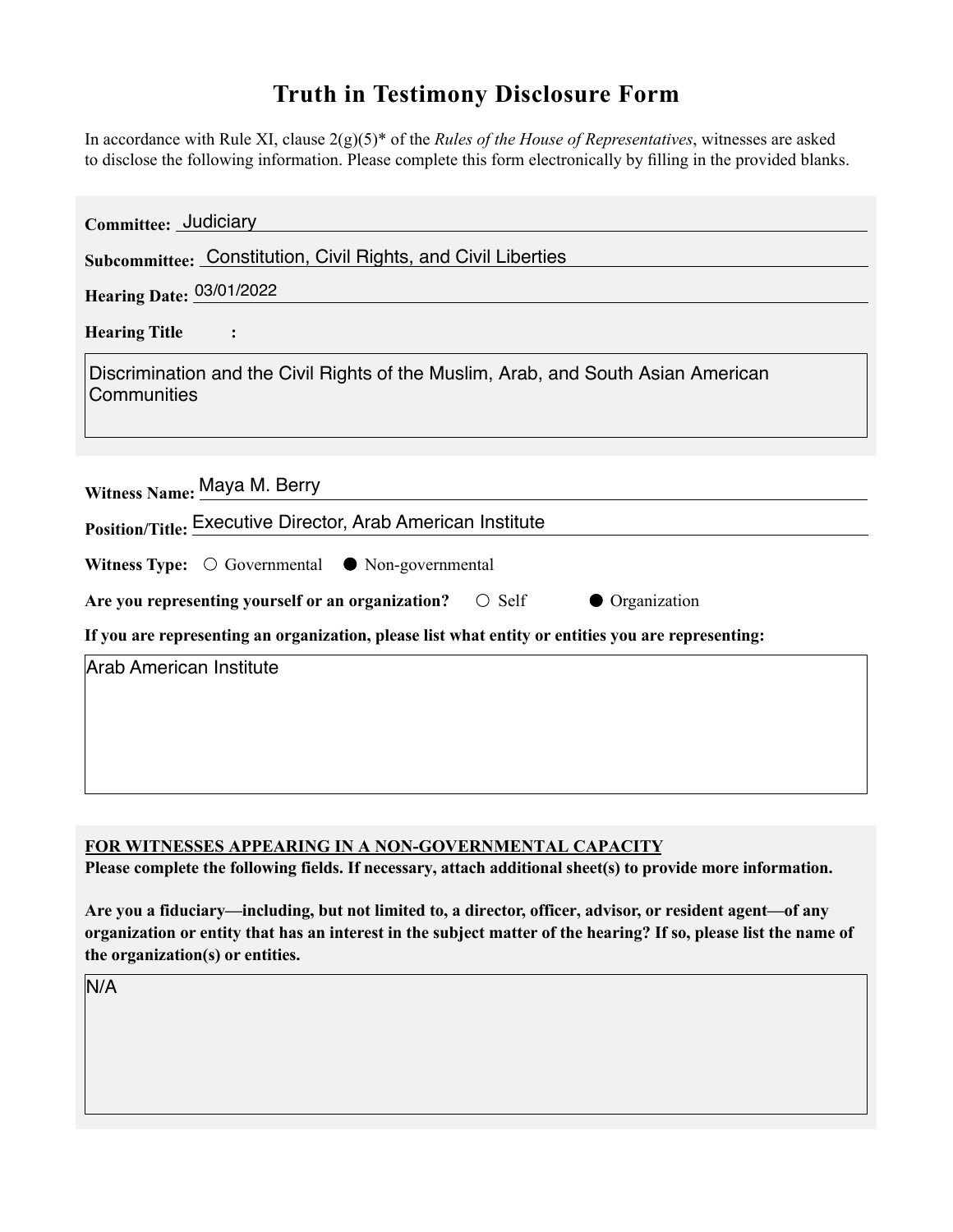**Please list any federal grants or contracts (including subgrants or subcontracts) related to the hearing's subject matter that you, the organization(s) you represent, or entities for which you serve as a fduciary have received in the past thirty-six months from the date of the hearing. Include the source and amount of each grant or contract.** 

N/A

**Please list any contracts, grants or payments originating with a foreign government and related to the hearing's subject that you, the organization(s) you represent, or entities for which you serve as a fduciary have received in the past thirty-six months from the date of the hearing. Include the amount and country of origin of each contract or payment.** 

N/A

## Please complete the following fields. If necessary, attach additional sheet(s) to provide more information.

 $\Box$  I have attached a written statement of proposed testimony.

I have attached my curriculum vitae or biography.

**\***Rule XI, clause 2(g)(5), of the U.S. House of Representatives provides:

(5)(A) Each committee shall, to the greatest extent practicable, require witnesses who appear before it to submit in advance written statements of proposed testimony and to limit their initial presentations to the committee to brief summaries thereof.

(B) In the case of a witness appearing in a non-governmental capacity, a written statement of proposed testimony shall include— (i) a curriculum vitae; (ii) a disclosure of any Federal grants or contracts, or contracts, grants, or payments originating with a foreign government, received during the past 36 months by the witness or by an entity represented by the witness and related to the subject matter of the hearing; and (iii) a disclosure of whether the witness is a fiduciary (including, but not limited to, a director, officer, advisor, or resident agent) of any organization or entity that has an interest in the subject matter of the hearing.

(C) The disclosure referred to in subdivision (B)(iii) shall include— (i) the amount and source of each Federal grant (or subgrant thereof) or contract (or subcontract thereof) related to the subject matter of the hearing; and (ii) the amount and country of origin of any payment or contract related to the subject matter of the hearing originating with a foreign government.

(D) Such statements, with appropriate redactions to protect the privacy or security of the witness, shall be made publicly available in electronic form 24 hours before the witness appears to the extent practicable, but not later than one day after the witness appears.